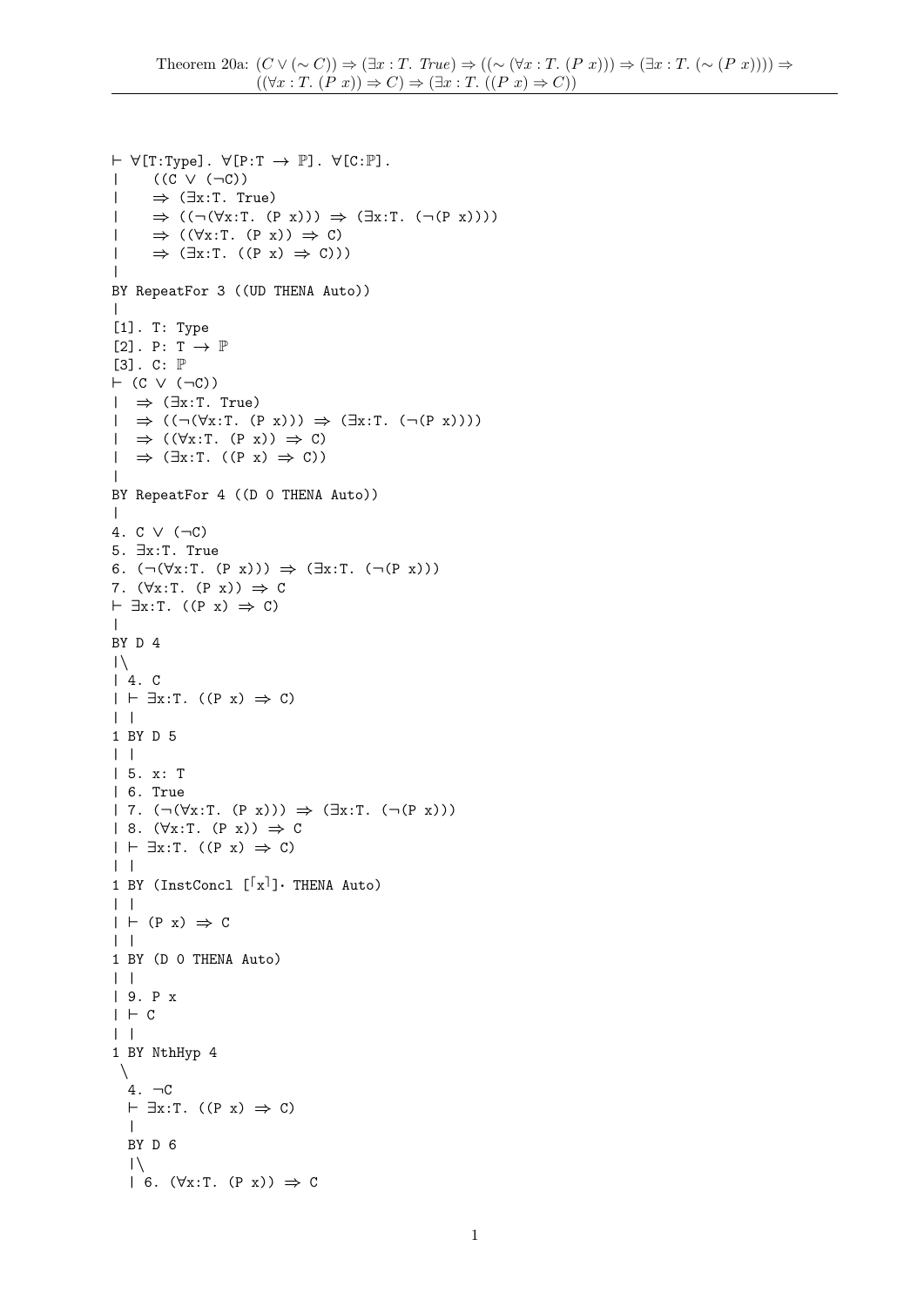```
| \vdash \neg(\forall x : T. (P x))| |1 BY (D 0 THENA Auto)
| \cdot || 7. ∀x:T. (P x)
| \vdash False
| \cdot |1 BY D 6
| \ \ | \ \| | 6. ∀x:T. (P x)
| | \vdash \forall x:T. (P x)
| | |
1 2 BY NthHyp 6
| \ \setminus| 6. ∀x:T. (P x)
| 7. C
| \vdash False
| \cdot |1 BY (Unfold 'not' 4 THEN D 4)
|\hspace{-.02in}|-|\vert | 4. \existsx:T. True
| | 5. ∀x:T. (P x)
| | 6. C
| | ` C
| | |
1 2 BY NthHyp 6·
\vert \quad \rangle| 4. ∃x:T. True
| 5. ∀x:T. (P x)
| 6. C
| 7. False
| \vdash False
| |
1 BY NthHyp 7
 \setminus6. (\forall x : T. (P x)) \Rightarrow C7. \exists x : T. \; (\neg (P x))\vdash \exists x : T. ((P x) \Rightarrow C)\|BY D 7
  \blacksquare7. x: T
  8. \neg (P x)\vdash \exists x : T. ((P x) \Rightarrow C)\blacksquareBY (InstConcl [\lceil x \rceil]: THENA Auto)
  \blacksquare\vdash (P x) \Rightarrow C
   \perpBY (D 0 THENA Auto)
  \blacksquare9. P x
  \vdash C
  \perpBY (Unfold 'not' 8 THEN D 8)
  |\setminus|| 8. P x
```